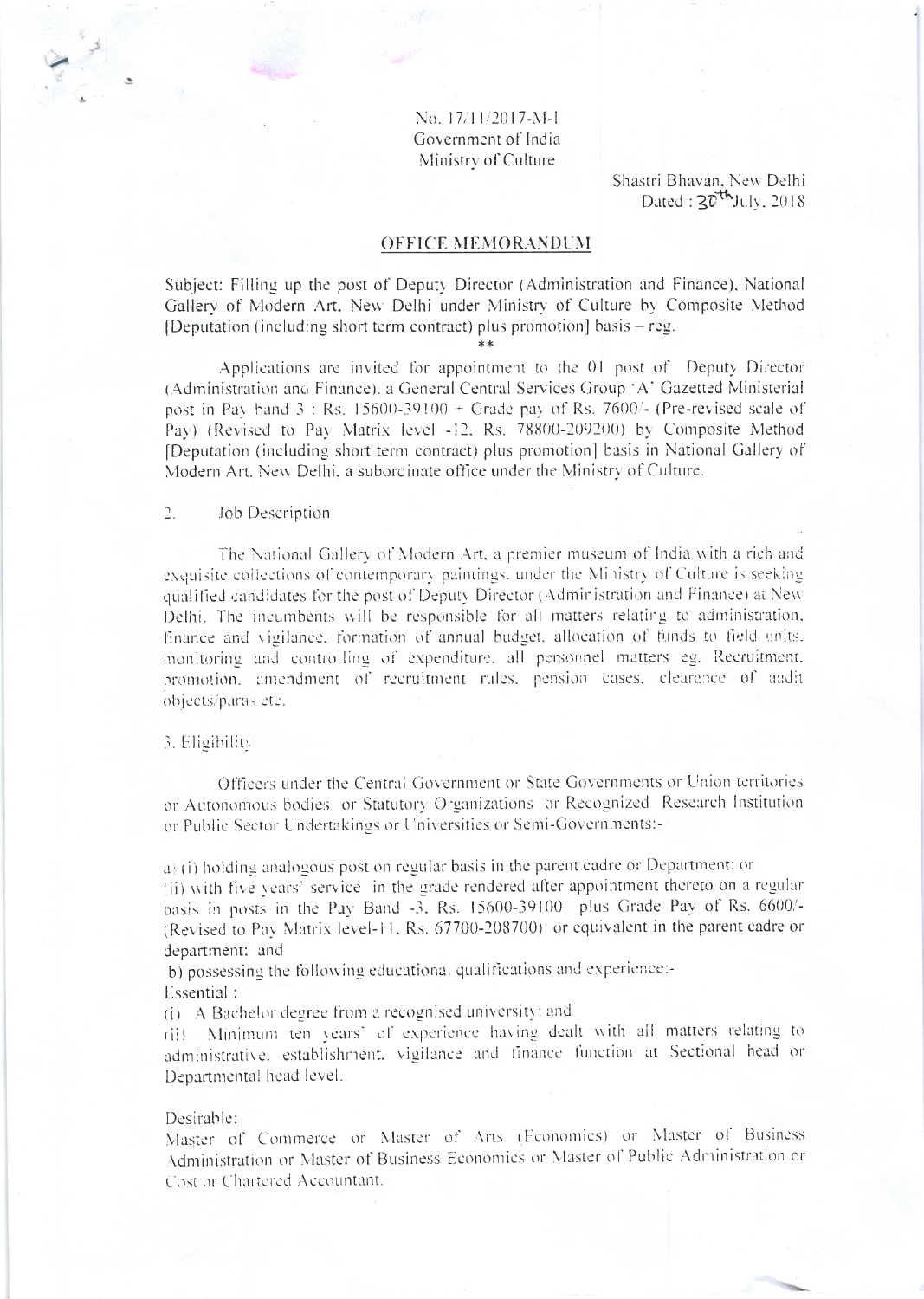Note 1: The period of deputation (including short term contract) including the period of deputation (including short term contract) in another ex-cadre post held immediately preceding this appointment in the same or some other organisation or department of the Central Government shall ordinarily not to exceed four years.

Note 2 : The maximum age limit for appointment by deputation (including short term contract) shall not be exceeding 56 years as on the closing date of receipt of applications.

Note 3 : For the purpose of appointment on deputation basis, the service rendered on a regular basis by an officers prior to the 1<sup>st</sup> January, 2006/the date from which the revised pay structure based on the 6<sup>th</sup> Central Pay Commission recommendation has been extended, shall be deemed to be service rendered in the corresponding grade pay or pay scale extended based on the recommendations of the Pay Commission except where there has been merger of more than one pre-revised scale of pay into one grade with a common Grade Pay or Pay scale and where this benefit will extend only for the post (s) for which that Grade Pay or Pay Scale is the normal replacement grade without any upgradation.

Note 4: Departmental Assistant Director (Administration and Finance) in the Pay Band 3. Rs. 15600-39100/- plus Grade Pay Rs. 6600 /- (Revised to Pay Matrix level-11, Rs. 67700-208700) with five years regular service in the grade shall also be considered along. with outsiders and in case he or she is selected for appointment to the post, the same shall be deemed to have been filled by promotion.

Application, in duplicate, in the enclosed prescribed proforma (Annexure)  $\ddot{+}$ . alongwith complete up-to-date ACR dossiers of the Officers (last five years duly attested on each page by an officer not below the rank of Under Secretary and above) who can be spared in the event of their selection should reach the undersigned through proper channel. within a period of 45 days from the date of publication of the advertisement in the Employment News. Applications received after the last date or otherwise found incomplete will not be considered and stand rejected. Certification by the forwarding authority at the end of the proforma may invariably be done certifying the correctness of the information submitted by the applicant together with conveying the vigilance clearance, certification regarding integrity and certification regarding non-imposition of the penalty upon the officer during the last 10 years.

The crucial date for determining the eligibility, experience, age etc. will be the 5. last date prescribed for the receipt of the applications. The last date for receipt of the applications will be counted after excluding the first date of publication of the vacancy/post in the Employment News.

The details regarding eligibility conditions, educational qualifications and 6. experience, application form etc. are also available on the website of the Ministry http://www.indiaculture.nic.in and NGMA's website www.ngmaindia.gov.in.

 $(S.K.$  Singh)

Under Secretary to the Govt. of India Tel. No. 23380136 Room No. 210-D. Shastri Bhawan, New Delhi-110115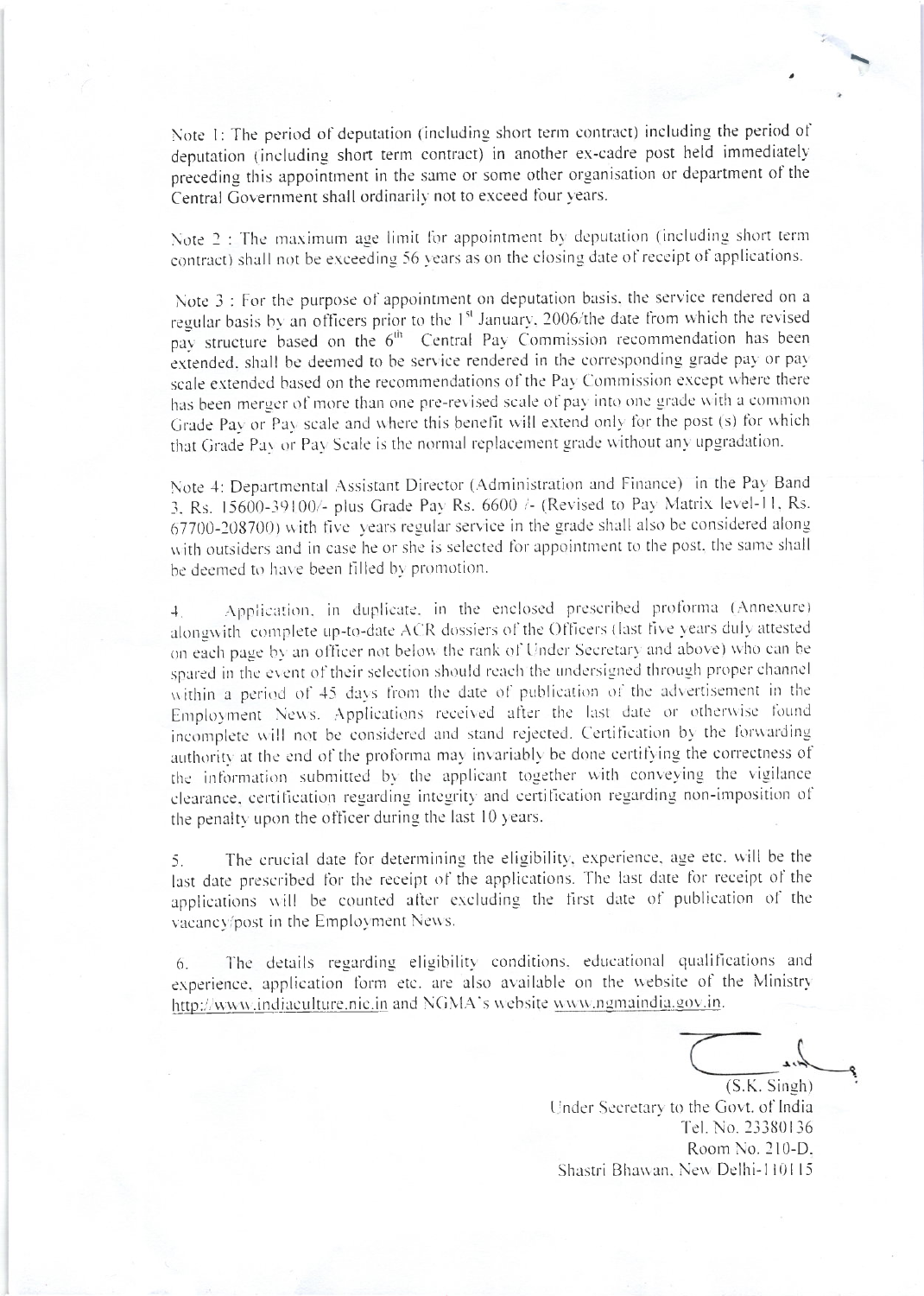1. All Ministries/Department of Govt. of India for further circulation of the vacancy among all the Attached / Subordinate Offices / Autonomous Bodies / Public Sector Undertakings / Universities / Recognized Research Institutions / Semi-Government / Statutory Organizations under their control.

2. Chief Secretaries of all States/Union Territories.

3 The Director General, Doordarshan, Doordarshan Bhawan, Copernicus Marg, New Delhi-110001 with the request to telecast the vacancy in their Bulletins / News on Employment.

4 Director General, Akashwani (AIR) Akashwani Bhawan, Sansad Marg, New Delhi for dissemination in their Bulletins / News on Employment.

The Director General (Resettlement Division), Ministry of Defence, West Block-IV, Wing-I, R.K. Puram New Delhi for wide publicity among eligible officers.

6. All Attached/Subordinate Offices/Autonomous Organizations under the Ministry of Culture.

7 National Gallery of Modern Art, Mumbai - for uploading on the website.

& National Gallery of Modern Art, Bengaluru - for uploading on the website.

2 National Gallery of Modern Art, New Delhi - for uploading on the website.

10. Registrars of all Universities.

X. Director, Employment News, Soochna Bhavan, CGO Complex, New Delhi - 110003. NIC Cell, Ministry of Culture for uploading the notice on Ministry of Culture's website.

To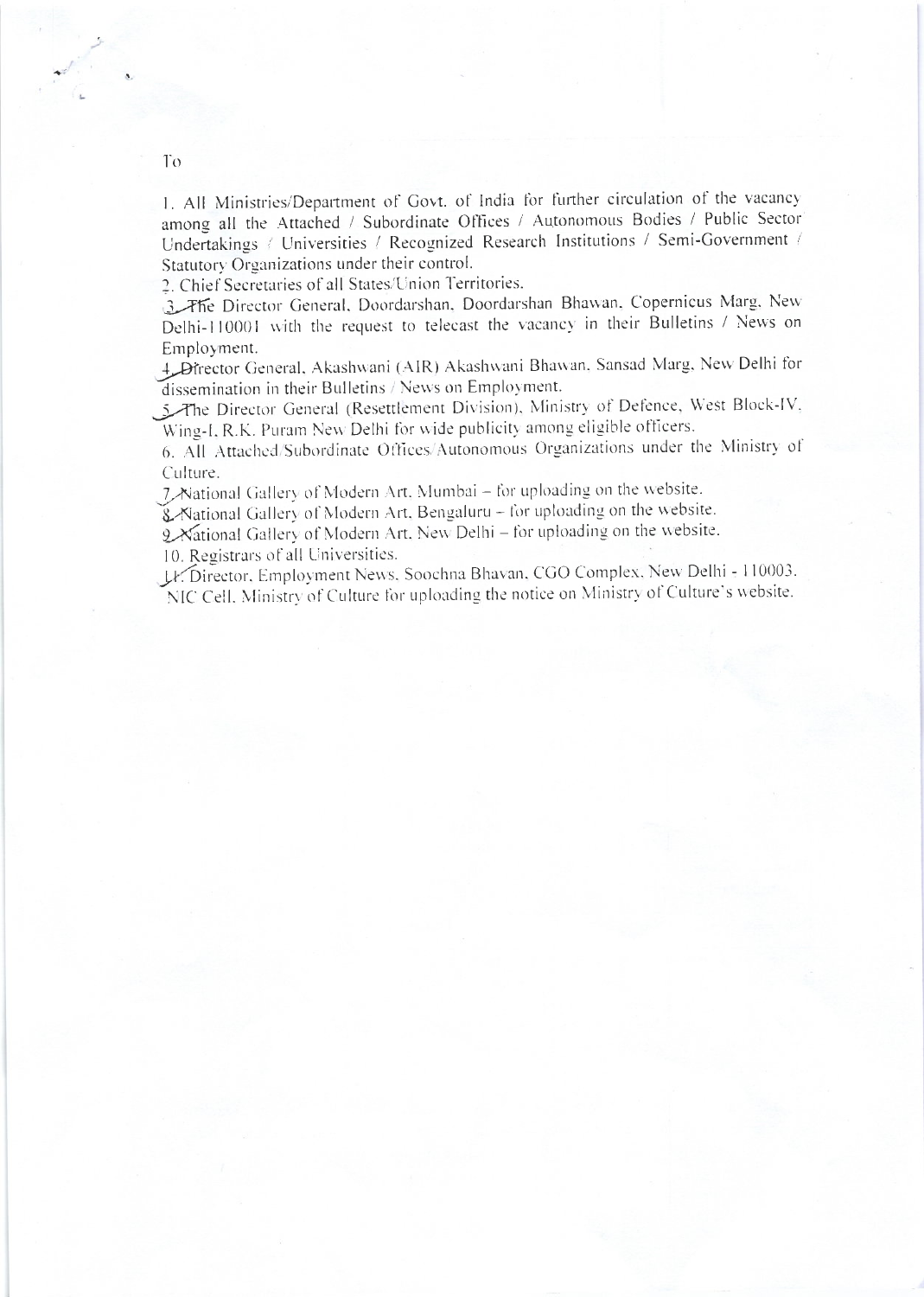## **ANNEXURE**

# **BIO-DATA/ CURRICULUM VITAE PROFORMA FOR THE POST OF DEPUTY** DIRECTOR (ADMINISTRATION & FINANCE) IN NATIONAL GALLERY OF **MODERN ART, NEW DELHI**

| 1. Name and Address                                                                                                                                                                                                                                                                                 |                                                        |
|-----------------------------------------------------------------------------------------------------------------------------------------------------------------------------------------------------------------------------------------------------------------------------------------------------|--------------------------------------------------------|
| (in Block Letters)                                                                                                                                                                                                                                                                                  |                                                        |
| 2. Date of Birth (in Christian era)                                                                                                                                                                                                                                                                 |                                                        |
| 3.i) Date of entry into service                                                                                                                                                                                                                                                                     |                                                        |
| ii) Date of retirement under                                                                                                                                                                                                                                                                        |                                                        |
| Central/State Government Rules                                                                                                                                                                                                                                                                      |                                                        |
| 4. Educational Qualifications                                                                                                                                                                                                                                                                       |                                                        |
| 5. Whether Educational and other qualifications<br>required for the post are satisfied. (If any<br>qualification has been treated as equivalent<br>to the one prescribed in the Rules, state the<br>authority for the same)                                                                         |                                                        |
| Qualifications/ Experience<br>required<br>as:<br>mentioned in the advertisement/ vacancy<br>circular                                                                                                                                                                                                | Qualifications/ experience possessed by<br>the officer |
| Essential                                                                                                                                                                                                                                                                                           | Essential                                              |
| A) Qualification : A Bachelor degree from a<br>recognised university                                                                                                                                                                                                                                | A) Qualification                                       |
| Experience : Minimum ten years' of<br>B)<br>experience having dealt with all matters relating<br>to administrative, establishment, vigilance and<br>function<br>at<br>Sectional<br>finance.<br>head<br>$O\Gamma$<br>Departmental head level.                                                        | B) Experience                                          |
| Desirable                                                                                                                                                                                                                                                                                           | Desirable                                              |
| Master of Commerce or Master<br>of Arts<br>(Economics)<br>Master<br><b>Business</b><br>Ōľ<br>Administration<br>Master<br>оfі<br><b>Business</b><br>or<br>Economics<br>Master<br>Public<br>$Ol$ <sup><math>\sim</math></sup><br>οť<br>Administration<br>Cost<br>Chartered<br>or<br>or<br>Accountant. |                                                        |
| 5.1 Note: This column needs to be amplified to indicate Essential and Desirable Qualifications                                                                                                                                                                                                      |                                                        |

as mentioned in the RRs by the Administrative Ministry/Department/Office at the time of issue of Circular and issue of Advertisement in the Employment News.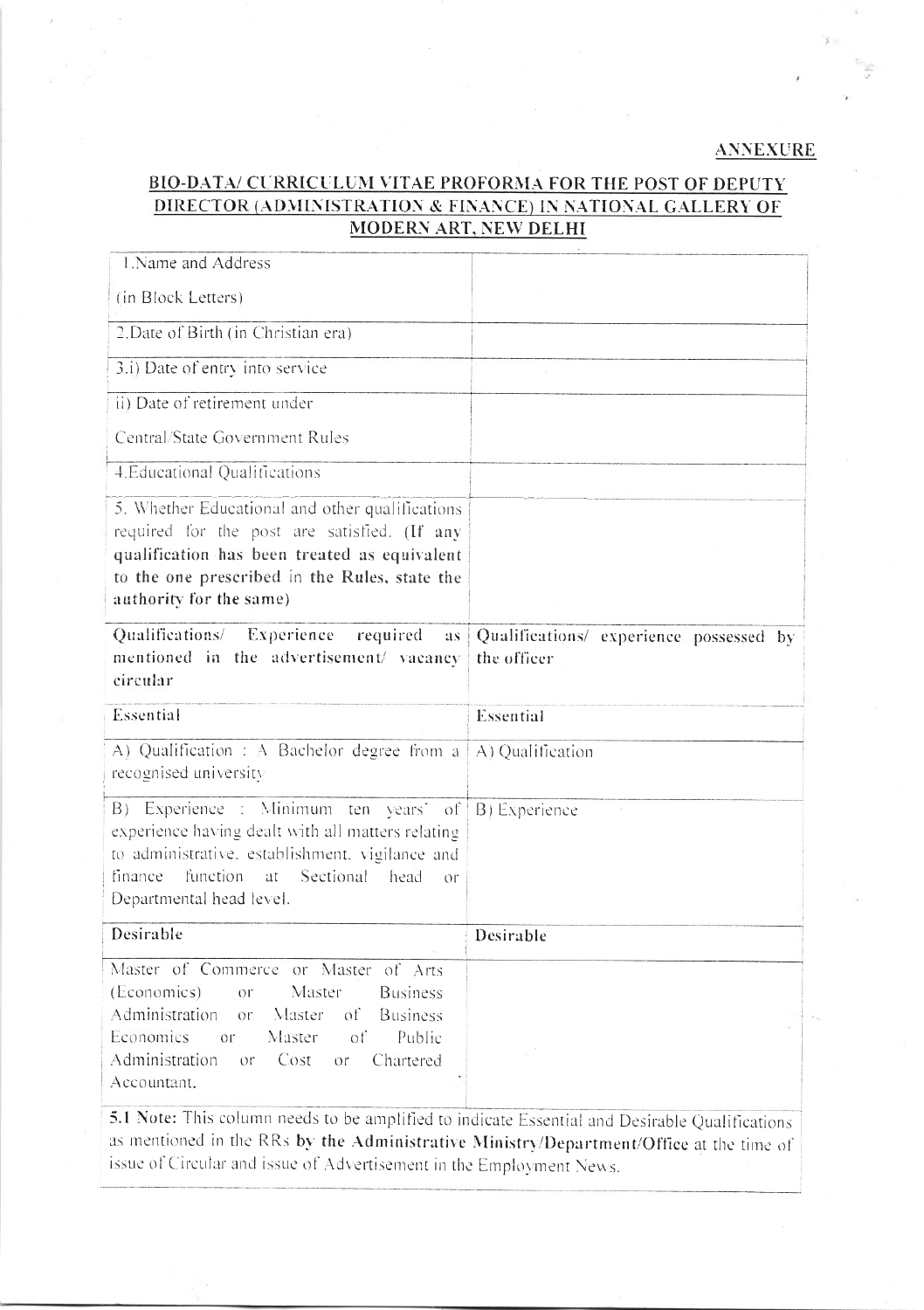5.2 In the case of Degree and Post Graduate Qualifications Elective/ main subjects and subsidiary subjects may be indicated by the candidate.

6. Please state clearly whether in the light of entries made by you above, you meet the requisite Essential Qualifications and work experience of the post.

6.1 Note: Borrowing Departments are to provide their specific comments/ views confirming the relevant Essential Qualification/ Work experience possessed by the Candidate (as indicated in the Bio-data) with reference to the post applied.

7. Details of Employment, in chronological order. Enclose a separate sheet duly authenticated by your signature, if the space below is insufficient.

| Office/Institution   Post held on | regular basis | From | To | Grade<br>regular basis | *Pay Band and Nature of Duties (in<br>detail)<br>Pay/Pay Scale of Highlighting experience<br>the post held on required for the post<br>applied for |
|-----------------------------------|---------------|------|----|------------------------|----------------------------------------------------------------------------------------------------------------------------------------------------|
|                                   |               |      |    |                        |                                                                                                                                                    |

\* Important: Pay-band and Grade Pay granted under ACP/MACP are personal to the officer and therefore, should not be mentioned. Only Pay Band and Grade Pay/ Pay scale of the post held on regular basis to be mentioned. Details of ACP/MACP with present Pay Band and Grade Pay where such benefits have been drawn by the Candidate, may be indicated as below;

| Office/Institution | Pay, Pay Band, and Grade From<br>Pay drawn under ACP<br>MACP Scheme |  |
|--------------------|---------------------------------------------------------------------|--|
|                    |                                                                     |  |

| Permanent                                                                               | 8. Nature of present employment i.e. Adhoc<br>or Temporary or Quasi-Permanent or |                                                                                                      |                                                                                                          |
|-----------------------------------------------------------------------------------------|----------------------------------------------------------------------------------|------------------------------------------------------------------------------------------------------|----------------------------------------------------------------------------------------------------------|
| 9. In case the present employment is held<br>on deputation/contract basis, please state |                                                                                  |                                                                                                      |                                                                                                          |
| a) The date of b) Period<br>initial<br>appointment                                      | of<br>appointment<br>on deputation/contract                                      | $ c $ Name of the<br>parent<br>office/organization<br>which<br>the<br>$\rm{to}$<br>applicant belongs | d) Name of the post and<br>Pay of the post held in<br>substantive capacity in the<br>parent organisation |
|                                                                                         | 9.1 Note: In case of Officers already on deputation, the                         |                                                                                                      |                                                                                                          |